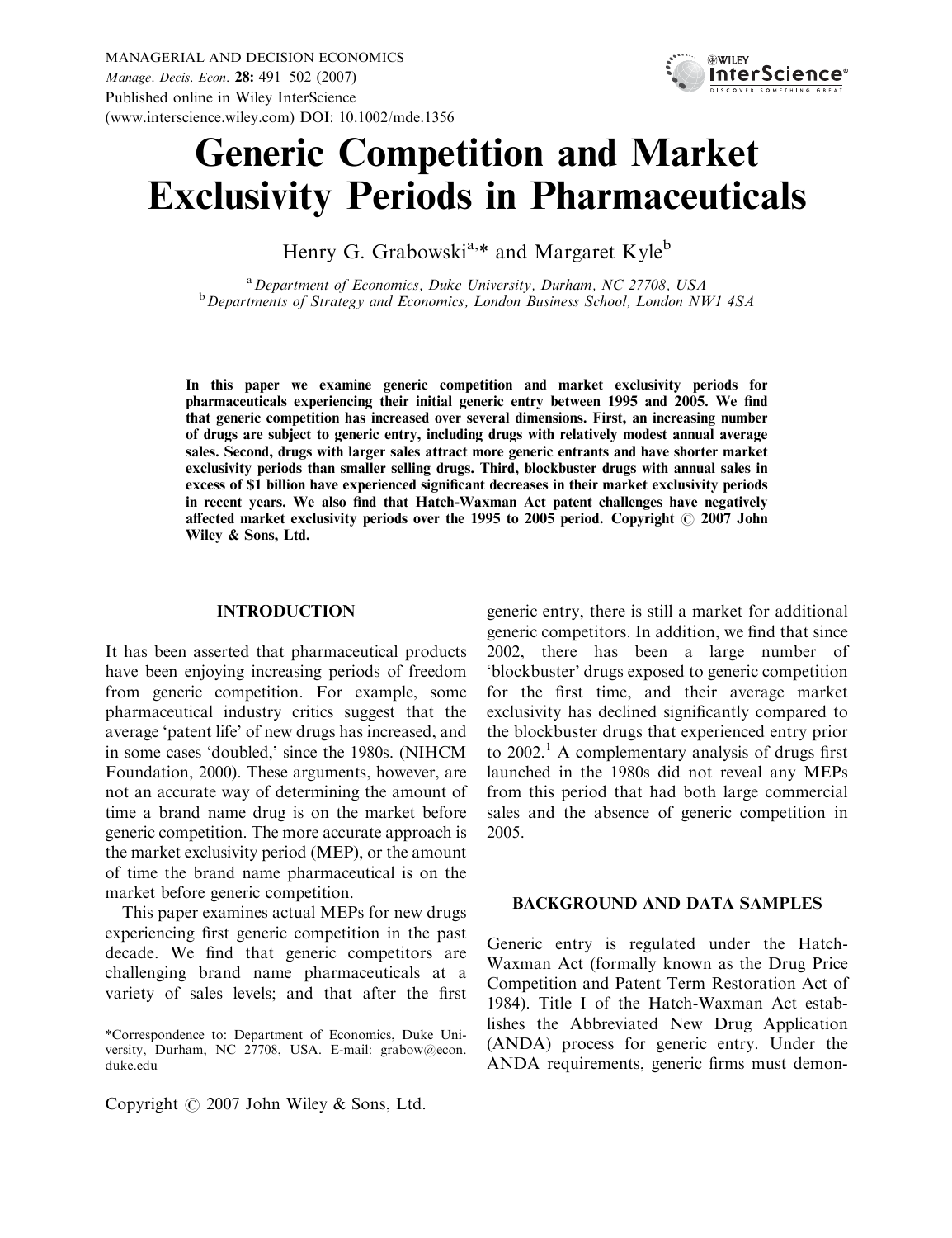strate that their drug is bioequivalent, meaning that the rate and extent of availability of the drug at the site of action in the body is not significantly different from the innovator's product. Although generic firms have to demonstrate bioequivalence, they do not have to reproduce the safety and efficacy data submitted by the original NDA applicant. The Act also allows firms to do their bioequivalence testing and ANDA filings prior to patent expiration. These features allowed generics to enter the market much more quickly than was previously the case, usually within a few months of patent expiration (CBO, 1998) In the pre-Hatch-Waxman period, entry typically did not occur until three years or more after patent expiration and many commercially significant products did not experience any generic entry (CBO, 1998).

Title II of the Hatch-Waxman Act provided for partial restoration of the patent time lost during the regulatory review and clinical testing period. Since firms typically apply for patents prior to the beginning of human testing, much of the nominal 20-year patent term is lost during the lengthy premarket development period for a new drug. (DiMasi et al., 2003) The Law provides a formula for restoring part of the lost time on one patent, but it also constrains extensions to a maximum effective patent life (EPL) of 14 years, and caps the length of restoration at 5 years (even if this yields a maximum EPL of less than 14 years). $<sup>2</sup>$ </sup>

When filing an ANDA, generic firms must make one of four patent certifications. These are referred to as Paragraph I, II, III, and IV certifications. In particular; (1) that the drug has not been patented; or (2) that the patent has already expired; or (3) the date on which the patent will expire, and that the generic will not go on the market until that date passes; or (4) that the patent is not infringed or is invalid. (Mossinghoff, 1999) The Hatch-Waxman Act awards a 180-day exclusivity period to the first generic firm (or firms) that files, and maintains, a paragraph IV patent challenge. There is a data exclusion provision prohibiting generic firms from submitting an application for a generic drug that relies on innovator safety and efficacy for 5 years from approval of any innovator drug containing a new molecular entity. (The period shrinks to 4 years if the generic drug application is submitted with a Paragraph IV certification.) The Law also now provides for one stay of up to 30 months on the approval of an ANDA while legal proceedings with respect to patent infringement and

validity, are ongoing at the trial court level. (Padden and Jenkins,  $2004$ <sup>3</sup> The number of patent suits associated with paragraph IV filings has grown dramatically in recent years (Grabowski, 2004).

While several studies have attempted to estimate MEPs based on the filings of the innovator's patents in the Orange Book, MEPs are determined by a complex interaction of technical, regulatory, and competitive factors. In particular, MEPs are influenced by the innovator's patent filings, its clinical and regulatory review time before FDA approval, the eligibility for patent term restoration, the ability of generic firms to circumvent or successfully challenge in court the innovator's patents, and the length of time that the generic firm incurs in obtaining its ANDA approval at the FDA.

In this paper, we undertake an analysis of MEPs for the drug products that have recently experienced generic competition. IMS provided us data that enabled us to calculate MEPs for all drug products first experiencing generic competition in the period 1995–2005. This included data for new molecular entities (NMEs) as well as data on new formulations (e.g. controlled release formulations and combination drugs. New dosage strengths are not treated as separate observations).

The objective of the analysis is to examine what variables affect MEP and how MEPs have been changing over time. To the extent that we are obtaining observations from a stable distribution over time, this analysis can give insights into what the distribution of MEPs is likely to be for NMEs experiencing generic competition in the next several years. However, it is appropriate to consider how various developments could affect future MEPs. In particular, the increasing number of Paragraph IV challenges may lead to shorter MEPs in future time periods. The big upsurge in patent challenges in recent years is concentrated at earlier stages in the lifecycle than previously was the case (Grabowski, 2004). Hence, this has the potential to significantly shorten MEPs in the future. These developments would not be fully reflected in the data examined here.

# ANALYSIS OF DATA AND TRENDS

#### Sample characteristics

The sample consists of 251 drug products that experienced generic competition between January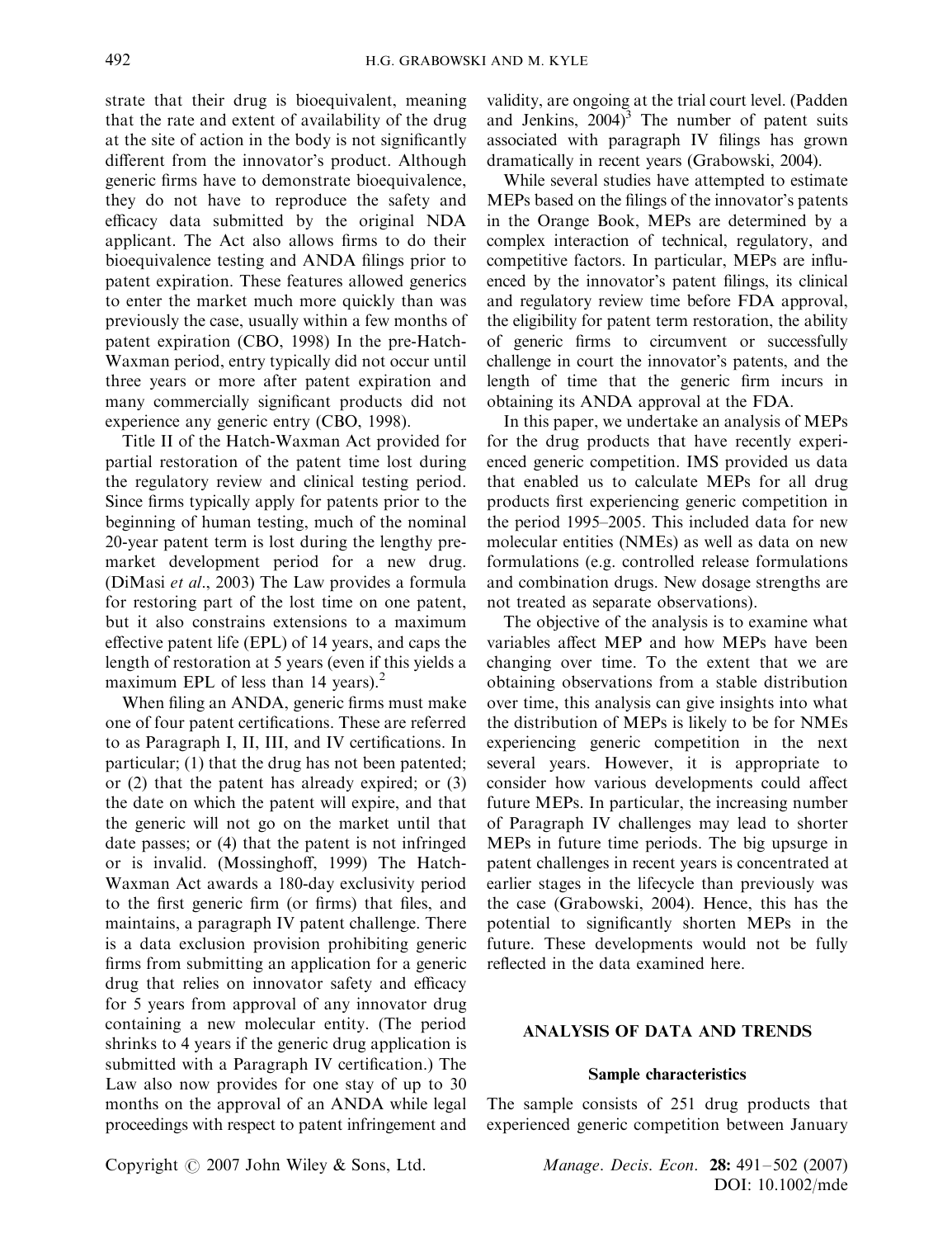

Figure 1. Market exclusivity by market size.

1995 and December 2005. The sample includes 147 NMEs and 104 new product formulations (e.g. combinations, controlled release delivery systems, injectibles, etc.).<sup>4</sup> A new formulation is treated as separate observation from the new molecular entity with the same active ingredient. This is based on both supply and demand side considerations. To gain market entry, new formulations typically must undergo additional clinical trials (although perhaps only comparative bioavailability studies) and a new FDA regulatory approval process. On the demand side of the market, managed care organizations also do a new review and often give different formulary status to a new formulation depending on their judgment of the extent of its therapeutic advance and the availability of close substitutes, including generic versions of alternative formulations with the same active ingredient.<sup>5</sup> In this section, the principal focus is on NMEs but results for all drug products are presented for comparison purposes.

# MEPs by market size categories

In Figure 1 we display the MEPs by market size categories. We categorize drugs experiencing

generic competition by their annual sales in the year prior to generic entry. The market size categories are less than \$50 million, \$50–\$100 million, \$100–\$250 million, \$250–\$500 million, and greater than \$500 million.<sup>6</sup> All sales are measured in constant 2005 dollars using the  $CPI$  –U as the market deflator.

There is an inverse relationship between market size and MEPs. The NMEs in the two smallest size categories have the longest MEPs with averages of approximately 15 years. By contrast, the average MEPs for market size categories above \$100 million are in the 10.5–12.5 year range. The results for all drugs are qualitatively similar but average MEPs are somewhat smaller in value than for the sample of only NMEs.

One finding that is surprising is the relatively large number of NMEs with small market sales experiencing initial generic competition during the 1995–2005 period. The results in Table 1 show that 54 of 147 NMEs experiencing initial generic entry had sales of less than \$50 million and more than half of the sample (77 NMEs) had sales of less than \$100 million. The large number of NMEs experiencing generic entry with small annual sales appears to reflect a broadening of the business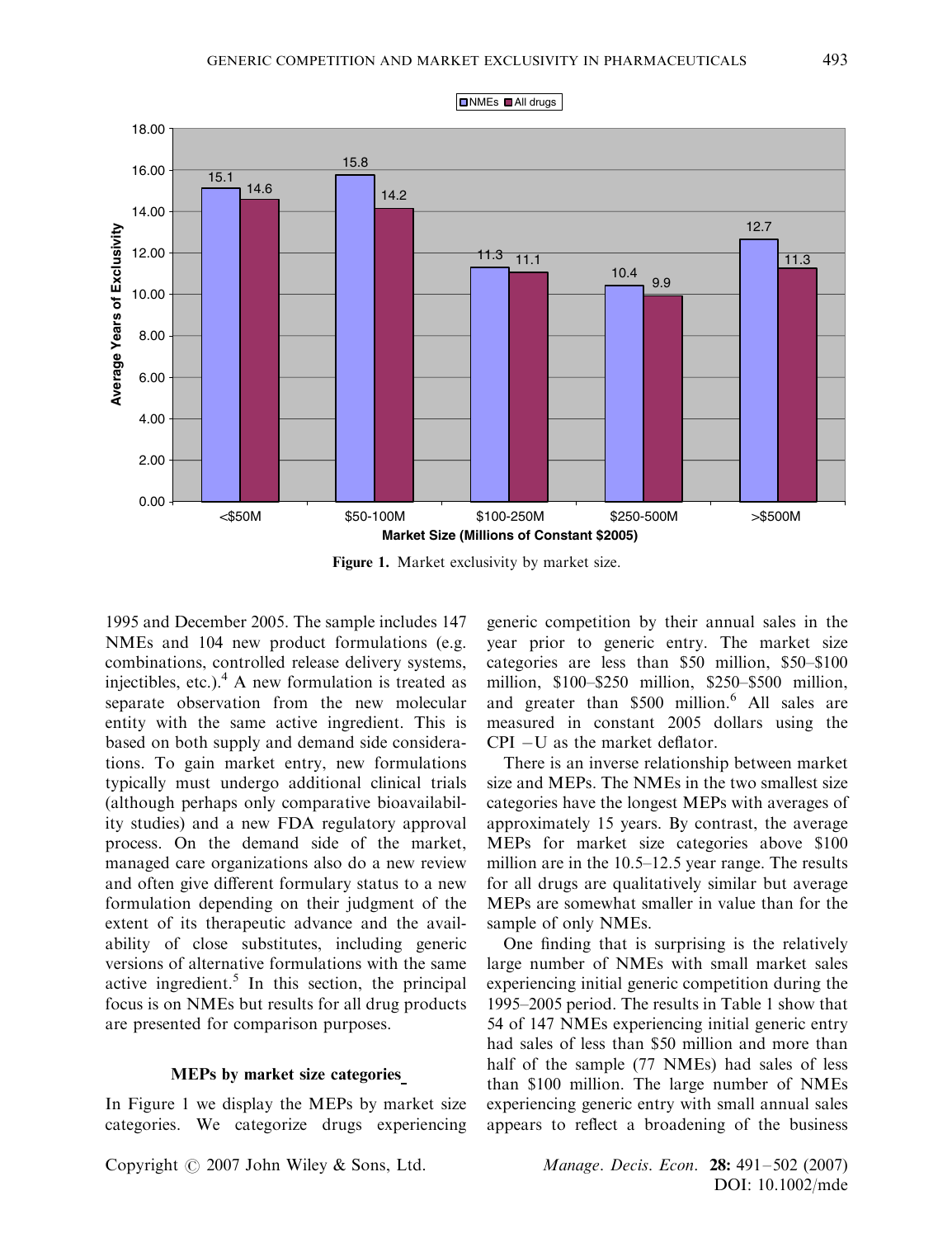model of generic firms. In particular, they are extending their focus beyond blockbuster and commercially significant entities to targeting NMEs in the niche sales category.

On economic grounds, generic firms have incentives to focus on being early entrants into markets with large revenues (Scott Morton, 1999; Grabowski and Vernon, 1992). One would expect entry into niche markets would occur as generic firms broaden their portfolio and this could occur well after the date of patent expiration. This is consistent with the observation that there are many outliers with very long MEPs in the case of

|                            | Table 1. Number of drugs experiencing generic |  |
|----------------------------|-----------------------------------------------|--|
| competition by market size |                                               |  |

| Market Size <sup>a</sup> | <b>NMEs</b> | All drugs |  |
|--------------------------|-------------|-----------|--|
| $<$ \$50 Mil             | 54          | 103       |  |
| \$50 Mil-\$100 Mil       | 23          | 44        |  |
| \$100 Mil-\$250 Mil      | 29          | 46        |  |
| \$250 Mil-\$500 Mil      | 19          | 25        |  |
| $>$ \$500 Mil            | 22.         | 33        |  |
| Total                    | 147         | 251       |  |

<sup>a</sup>Market size is measured by sales revenues (in 2005\$) in the 12 month period prior to first generic entrant.

the NMEs with sales below \$100 million, but not those NMEs with larger sales (discussed further below). Hence, it would seem reasonable to hypothesize that the MEPs are larger for NMEs with small sales because of longer intervals between patent expiration and the onset of generic competition. We do not think it is because the EPL for these smaller selling drugs is longer.

In Figure 2 we present the average number of generic entrants after 1 year of generic competition for drugs of varying market sales. As expected, greater market sales draws more generic entrants within the first year of generic competition. In particular, markets with less than \$50 million in market sales have less than two generic competitors after Year 1, whereas markets with sales greater than \$500 million have more than seven generic competitors. However, even markets with sales of \$50–100 million averaged between two and three generics within one year of generic entry. These results are consistent with several studies by economists that product sales are a key determinant of generic entry and competition (Grabowski and Vernon, 1992; Scott Morton, 1999; Reiffen and Ward, 2002).



Figure 2. Average number of generic entrants within 1 year, by market size.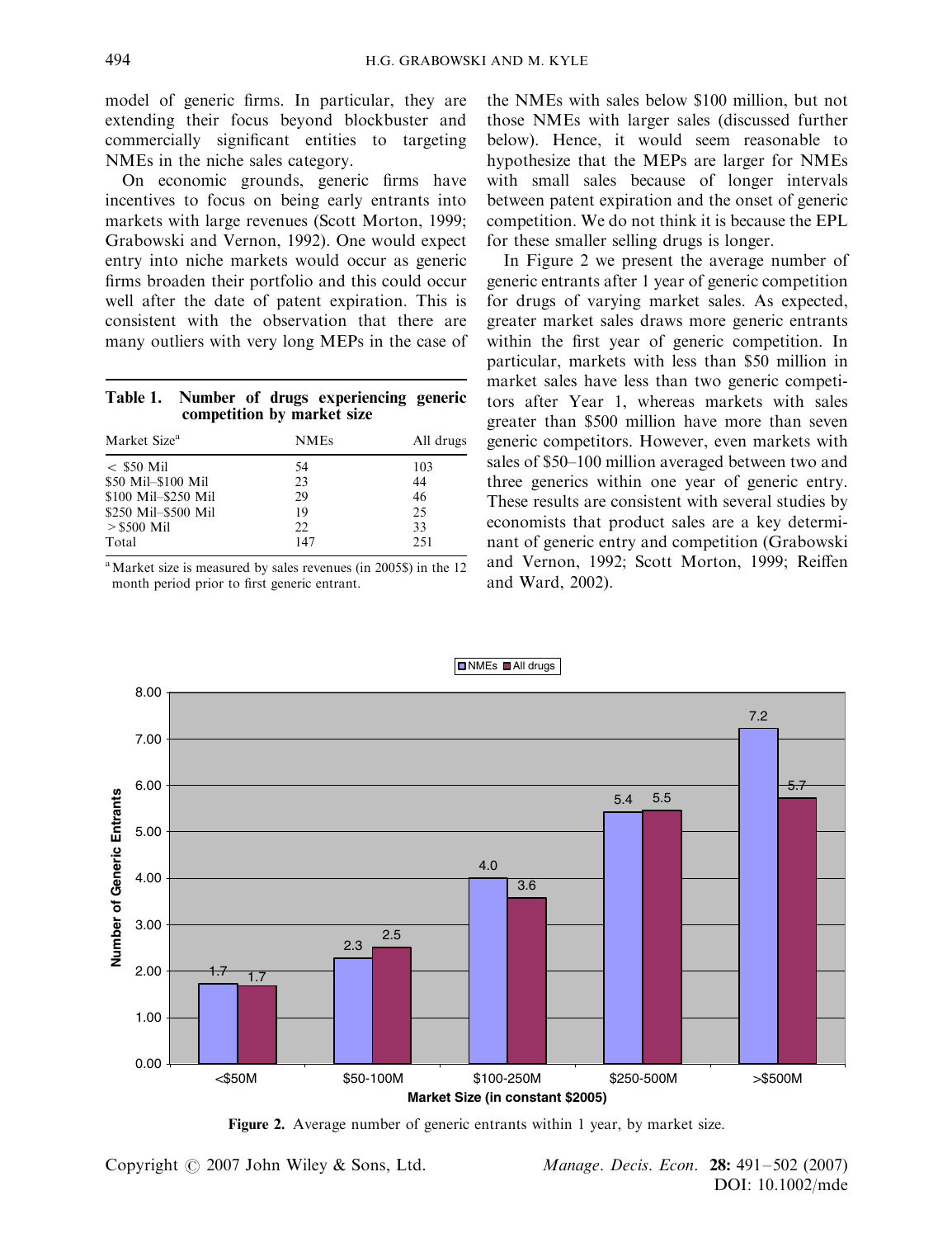

Figure 3. (A) Number of NMEs experiencing generic entry and average exclusivity, by year; (B) Number of NMEs with sales  $> $100$  M experiencing generic entry and average exclusivity, by year.

#### Time Trends and Frequency Distributions

Figure 3(A) presents the average yearly MEP values for NMEs, categorized by year of first generic entry. The figure also shows the number of NMEs experiencing initial generic entry in each year for the 1995–2005 period. There is a strong upward trend in the annual number of

Copyright  $\odot$  2007 John Wiley & Sons, Ltd. Manage. Decis. Econ. 28: 491–502 (2007)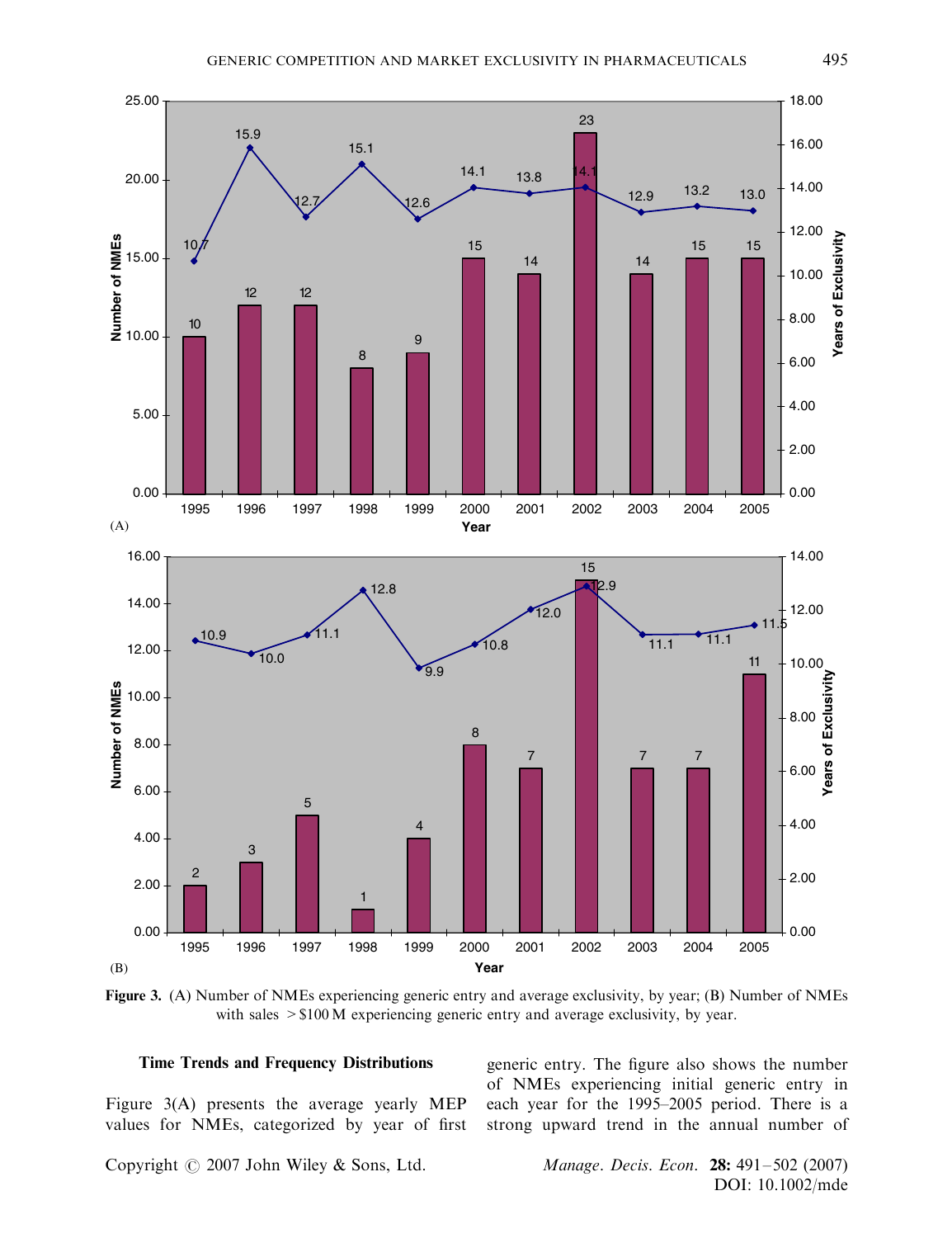NMEs subject to generic competition for the first time. The period 2000–2005 had an average of 16 NMEs subject to generic competition for the first time compared to 10 NMEs in the 1995–1999 period.

The average MEPs in Figure 3(A) fluctuate generally within a range of 12–15 years. There is no discernible trend in MEPs over the 1995–2005 period. However, given that the group of NMEs with relatively small sales comprise a large and expanding share of NMEs in our sample, it is also appropriate to consider various sub-samples of NMEs on this issue.

Figure 3(B) considers the category of NMEs with sales greater than \$100 million. This reduces the sample size by roughly one-half. However, the NMEs with sales greater than \$100 million account for more than 90% of the drug sales first exposed to generic competition over the 1995–2005 period. This reflects the skewed distribution of pharmaceutical sales. (Grabowski et al., 2002; Grabowski, 2004).

Figure 3(B) shows the average annual MEPs for NMEs with sales greater than \$100 million. The average MEPs for each year are generally lower than for the full sample of NMEs. For example, the average MEPs for the 2003–2005 period are approximately 11 years in Figure 3(B), compared to 13 years in Figure 3(A). There is also less variability in year-to-year fluctuations than in Figure 3(A). The frequency distributions for MEPs are considered below. They indicate a significant number of long-tail observations (MEPs greater than 20 years) for NMEs with less than \$100 million in market sales. This is not the case for NMEs with sales above \$100 million.

As in the case of the complete NME sample, there is a decided upward trend in the annual number of NMEs with sales greater than \$100 million that are first exposed to generic competition. This is reflected in Figure 3(B) by the fact that the period 1995–1999 had an average of only three drugs experiencing initial generic competition. By comparison, the period 2000–2005 had an average of nine NMEs experiencing initial generic competition.

An analysis of the frequency distributions confirms the presence of several outliers for the sample of NMEs with sales less than \$100 million. In particular, there are 17 NMEs with MEPs greater than 20 years. This is shown in Figure 4(A). By contrast there are only three such NMEs

with an MEP greater than 20 years in the distribution of NMEs with sales greater than \$100 million (Figure 4(B)). Furthermore, the latter distribution has a much higher percentage of the NMEs with relatively short MEPs. In particular, 30 of the 70 NMEs (43%) with sales greater than \$100 million have 10 years or less of market exclusivity, compared to 17 of 77 NMEs (22%) with sales less than \$100 million. The results are unchanged qualitatively if we include all drug products in the analysis rather than only NMEs.

## The Blockbuster Sales Category of NMEs

Given the highly skewed distribution of returns for NMEs, it is also relevant to focus on drugs in the very high end of the sales distribution. In particular, Grabowski et al. (2002) have analyzed the distribution of returns to various cohorts of NMEs introduced between 1970 and 1994. They find that the top 10% of NMEs ranked by sales account for more than 50% of the total value for all NME introductions. These 'high value,' or blockbuster, NMEs are frequently first-in-class or best-in-class new product entrants in markets with many potential patients and unmet medical needs. (Grabowski et al., 2002) In addition to the importance of these entities from a therapeutic standpoint, innovators are critically dependent on the revenues from these top decile compounds to earn a positive return on their overall portfolio. At the same time, health sector payors look to generic entry for these products to generate significant price competition and savings in their drug budgets. It is therefore appropriate to analyze the category of NMEs that have sales above industry benchmarks, for example, of a billion dollars or more in the year prior to generic entry, given the special importance of these entities to innovators, patients, and payors.

In Figure 5, the top panel shows the number of billion dollar NMEs experiencing first generic entry in two sub-periods of our sample. In particular, from 1995 to 2001, there were only two such NMEs first exposed to generic competition—Zantac in 1997 and Prozac in 2001. However, in the 4 year period since 2002, there have been eight of these billion dollar NMEs experiencing initial generic competition. Hence, there has been a several-fold increase in the number of blockbuster products recently exposed to generic competition.

Copyright  $\odot$  2007 John Wiley & Sons, Ltd. Manage. Decis. Econ. 28: 491–502 (2007)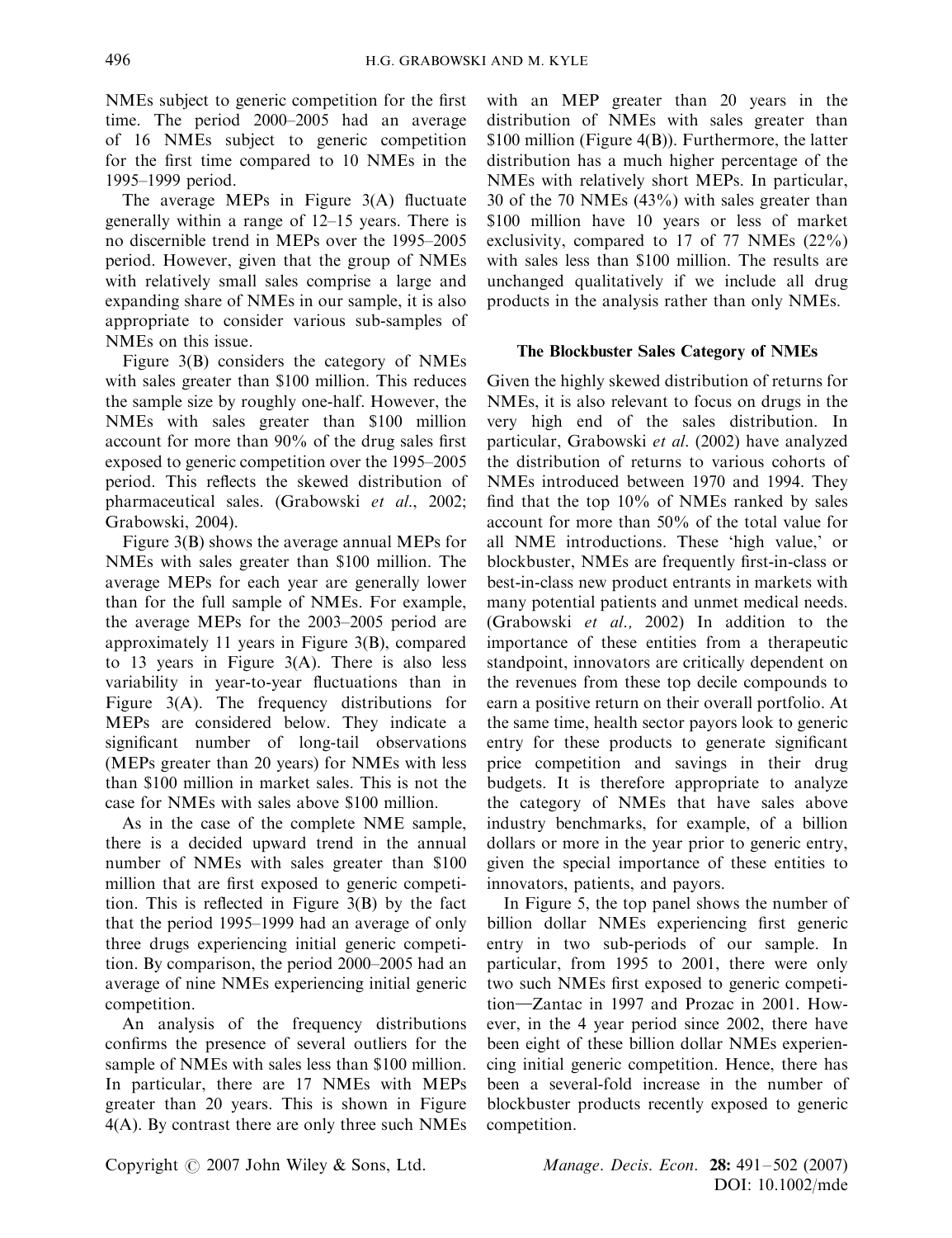

Figure 4. Market exclusivity periods distrubution for NMEs with market size: (A)  $\lt$  \$100 M; (B) > \$100 M.



Figure 5. Billion dollar NMEs experiencing first generic entry for two time periods: (A) number of NMEs; (B) average market exclusivity period.

The lower panel in Figure 5 shows the mean MEP for the billion dollar products in the two periods. For the two products experiencing first generic competition prior to 2001, the MEP averaged just under 14.0 years. By comparison, the eight products experiencing first generic competition since 2002 had an average MEP of 11.2 years.<sup>7</sup> (Moreover, if one excludes the two antibiotic drugs from this calculation, the average MEP for the six remaining drugs is only 9.4 years.) These recent values for MEP represent relatively short product life cycle return periods for products that typically take more than a decade to develop and whose sales revenues are critical to the returns to R&D for the overall portfolio of new drug introductions.<sup>8</sup>

It is relevant to mention that all but a few of these billion dollar drugs over the 1995–2005 period have been subject to paragraph IV challenges by generic firms. The fact that these challenges are now occurring earlier in the product life cycle may be one of the significant factors explaining the tendency toward shorter MEPs in recent years. This is an important general topic for further research that is considered further in the next section.

#### REGRESSION ANALYSIS

In order to examine the specific effects on MEP of factors like market size or paragraph IV patent challenges, we estimated a multi-variable regression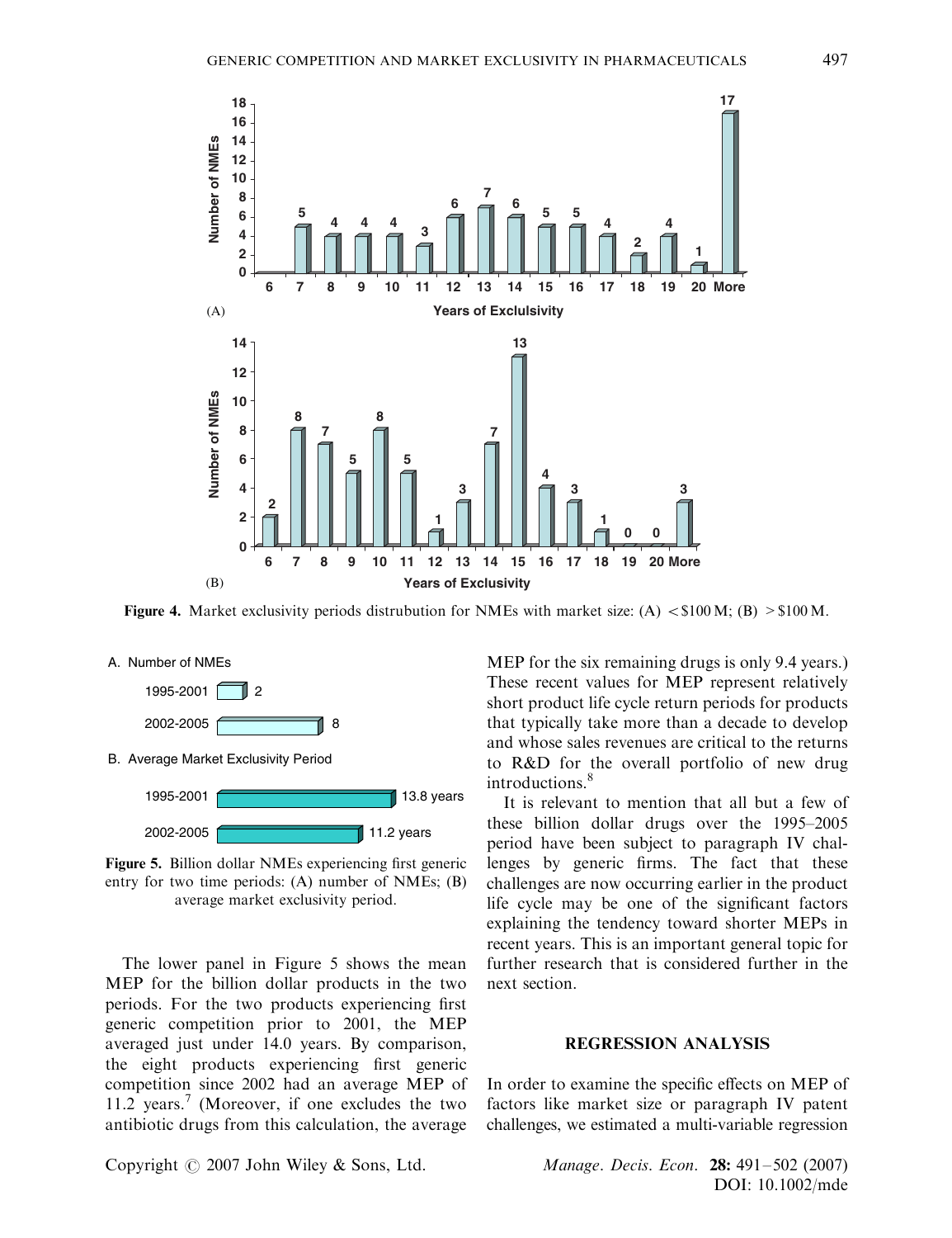| Variable                                    | (1)        | (2)            | (3)        |
|---------------------------------------------|------------|----------------|------------|
|                                             |            |                |            |
| Constant <sup>a</sup>                       | $19.36***$ | $17.58***$     | $15.84***$ |
|                                             | (3.39)     | (3.96)         | (4.33)     |
| Log of market size <sup>b</sup>             | $-0.69**$  | $-0.71$ **     | $-0.70**$  |
|                                             | (0.26)     | (0.27)         | (0.28)     |
| Paragraph IV challenge                      | $-1.53*$   | $-1.60*$       | $-1.22$    |
|                                             | (0.93)     | (0.96)         | (0.98)     |
| <b>NME</b>                                  | 1.12       | 1.27           | 1.66       |
|                                             | (1.72)     | (1.74)         | (1.18)     |
| New formulation                             | $-0.42$    | $-0.35$        | 0.47       |
|                                             | (1.76)     | (1.79)         | (2.28)     |
| Injectible                                  | $1.87*$    | 1.55           | 1.66       |
|                                             | (1.09)     | (1.11)         | (1.18)     |
| Other administration                        | $-0.28$    | $-0.98$        | $-1.19$    |
|                                             | (1.26)     | (1.30)         | (1.42)     |
| Year of first<br>generic                    | No.        | <b>Yes</b>     | <b>Yes</b> |
| entry included                              |            |                |            |
| Therapeutic class indica-<br>tions included | No         | N <sub>0</sub> | Yes        |
| $R^2$                                       | 0.08       | 0.11           | 0.16       |
| $\boldsymbol{F}$                            | 3.28       | 1.80           | 1.68       |

| Table 2. Determinants of MEP for drugs experi- |
|------------------------------------------------|
| encing first generic competition between       |
| 1995 and 2005                                  |

\*\*\*significant at  $1\%$ ;\*\*significant at  $5\%$ ;\*significant at  $10\%$ .

The combination oral contraceptive group and oral dosage forms are omitted from these equations but are implicit in the constant term.

<sup>b</sup>Log of market size is defined as the logarithm of sales revenues in the twelve month period prior to initial generic entry.

model. The unit of observation is the 251 drug products in our sample that first experienced generic competition between 1995 and 2005. The results are presented in Table 2.

The key independent variables of interest in Table 2 are the sales of the product at the time of generic entry, and whether the product is subject to a paragraph IV challenge. In addition, control variables are also included for the type of product (i.e. NME, new formulation, or combination oral contraceptive) and its mode of administration (oral, injectible, or other form of administration). We also included control variables on the year of first generic entry and a product's therapeutic class (i.e. cardiovascular, anti-infective, etc.) in a stepwise fashion in some of the alternative specifications.

We utilize a logarithmic specification on the market size variable, given the non-linear effect observed in the descriptive statistics earlier (Figure 1). The results in Table 2 indicate that products with larger sales have shorter MEPs. The log size variable is negative and statistically significant at the 5% level. These results reinforce the findings illustrated in Figure 1 that products with larger sales (for example, the above \$100 million benchmark) have significantly shorter MEPs than their smaller selling counterparts.

A second basic finding of interest is that drugs experiencing a paragraph IV challenge had MEPs that were on average about 1.5 years shorter in value than the products without such a challenge. This variable is subject to somewhat larger standard errors than the log size variable. However, it is still statistically significant (at the 10% level) in two of three specifications. These larger standard errors probably reflect the fact that our information does not allow us to know whether the patent challenge was successful or not. This introduces some noise into this variable. Also, paragraph IV challenges were distributed across many different points of time in the product life cycle for the drug products in our 1995–2005 sample period, whereas more recent patent suits are concentrated much earlier after product approvals. (Grabowski, 2004)

Generic firms are increasingly pursuing a 'prospecting' approach and undertaking patent challenges of major products early in the product life cycle. Even if the probability of overturning the patent is low, the rewards associated with 6 month exclusivity are large compared to the legal costs incurred. As discussed, the FDA will accept a paragraph IV ANDA application 4 years after NDA approval for an NME (in particular 1 year before the expiration of the 5-year exclusivity period). At this point in time, multiple generic challenges often occur, triggering intensive legal battles over patent infringement and validity. Given the large number of ongoing suits at the present time which are concentrated at earlier points in the product life cycle, paragraph IV challenges could result in significantly shorter MEPs in the future (Grabowski, 2004). This remains an important issue for further research.

The other variables included in the regressions suggest that NMEs have MEPs that are longer, on average, than new formulations or combination oral contraceptives. Similarly, injectibles have MEPs that are a few years longer than oral drugs or ones with other modes of administration. The year in which first generic entry occurred is included in the alternative specifications (2) and (3). There is no systematic trend observed in these coefficient estimates, except for a tendency for

Copyright  $\odot$  2007 John Wiley & Sons, Ltd. Manage. Decis. Econ. 28: 491–502 (2007)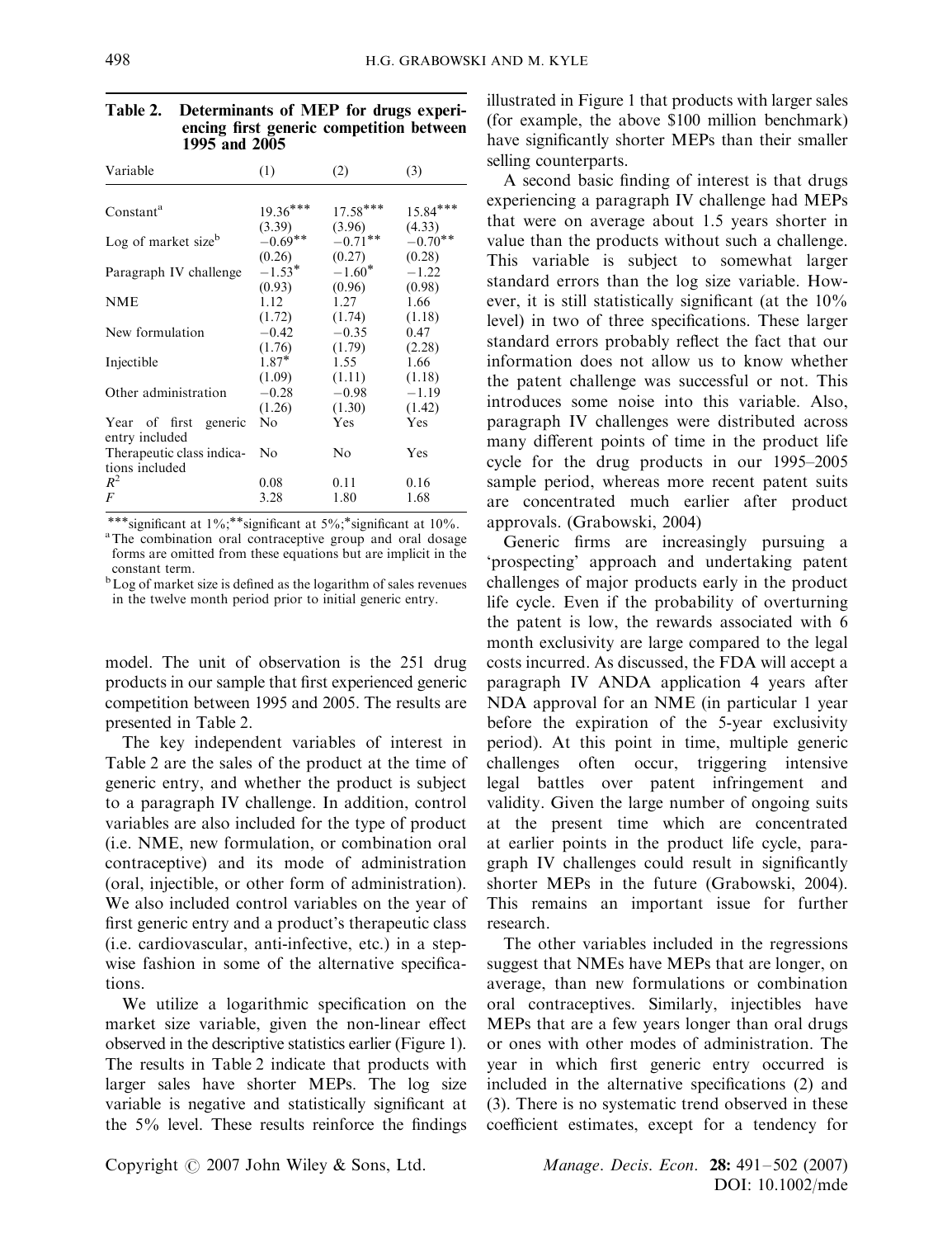earlier and later years of the sample to exhibit lower MEPs.

The regressions in column 3 of Table 2 also include the therapeutic class indicator variables (12 classes in all) present as control variables. While some of the therapeutic class indicator variables are statistically significant, these variables as a group add little explanatory power. This may result from the fact that the classes are necessarily defined very broadly.<sup>9</sup>

# AN ANALYSIS OF GENERIC COMPETITION FOR 1980-1989 NME INTRODUCTIONS

One possible critique of our analysis is, given that the drugs are categorized by year of initial generic introduction, there is the possibility that the sample is right censored. In particular, there may be some molecules with very long tail MEPs that currently have no generic competition. As discussed, our results do pick up a number of outliers of very old drugs first facing generic competition in the last 10 years. They are strongly concentrated in the distribution of NMEs with sales less than \$100 million.

In order to examine the issue of long tail MEPs in a systemic manner, we did a complementary analysis of generic competition for NMEs introduced in the 1980–1989 period. This sample of drugs has been on the market between 15 and 25 years. The sample of 1980–1989 launches allows us to examine the extent of generic competition for products that are now in the mature phase of their life cycles. We wish to investigate in particular whether there are any products with long tail

MEPs that have significant product sales but no current generic competition.

Several major commercial products introduced between 1980 and 1989 (e.g. Zantac, Prozac, Zestril and Prinivil, Vasotec, Pepcid, etc.) are already present in our sample of drug products that experienced initial generic competition in the 1995–2005 period (i.e. Tables 1 and 2 and Figures 1–4). The MEPs for these products had effective patent lives in the 10–15 year range and hence experienced generic competition before the December 2005 endpoint of our sample. The analysis in this section allows us to look systematically at MEPs by the date of first market launch rather than the date of initial generic competition. It therefore provides a look at MEPs from a different perspective and should illuminate the issue of longtail MEPs in particular.

The 1980–1989 NME introduction sample included in this analysis is discussed in more detail in Grabowski and Vernon (1994, 2000). Essentially it is a comprehensive sample of 167 NMEs that were introduced between 1980 and 1989. The sample considered here explicitly excludes biologicals because no Hatch-Waxman generic regulatory pathway currently exists for these entities. It also excludes a handful of drugs developed for diseases more prevalent in developing countries, such as malaria and schistosomiasis, since these drugs have negligible US sales (i.e. they do not register enough US sales to be included in the IMS audits of drug products).

A summary analysis of our findings on the extent of generic competition for 1980–1989 launches is presented in Table 3. Column 1 shows the number of NME introductions by year and column 2 shows how many of these NMEs are still

|       | ≕ .<br>----- ----- <i>--</i> |                   |                                  |                                     |  |
|-------|------------------------------|-------------------|----------------------------------|-------------------------------------|--|
| Year  | <b>NMEs</b>                  | NMEs still active | NMEs with generic<br>competition | NMEs without generic<br>competition |  |
| 1980  | δ                            |                   |                                  |                                     |  |
| 1981  |                              |                   |                                  |                                     |  |
| 1982  | 19                           | 15                | 13                               |                                     |  |
| 1983  | 15                           | 12                | 10                               |                                     |  |
| 1984  | 16                           |                   |                                  |                                     |  |
| 1985  | 16                           |                   |                                  |                                     |  |
| 1986  | 21                           |                   | 13                               |                                     |  |
| 1987  | 19                           | 16                | 13                               |                                     |  |
| 1988  | 14                           | 12                |                                  |                                     |  |
| 1989  | 22                           | 19                | 15                               | 4                                   |  |
| Total | 167                          | 130               | 106                              | 24                                  |  |

Table 3. Current generic competition for 1980–1989 new molecular entity introductions

Copyright  $\odot$  2007 John Wiley & Sons, Ltd. Manage. Decis. Econ. 28: 491–502 (2007)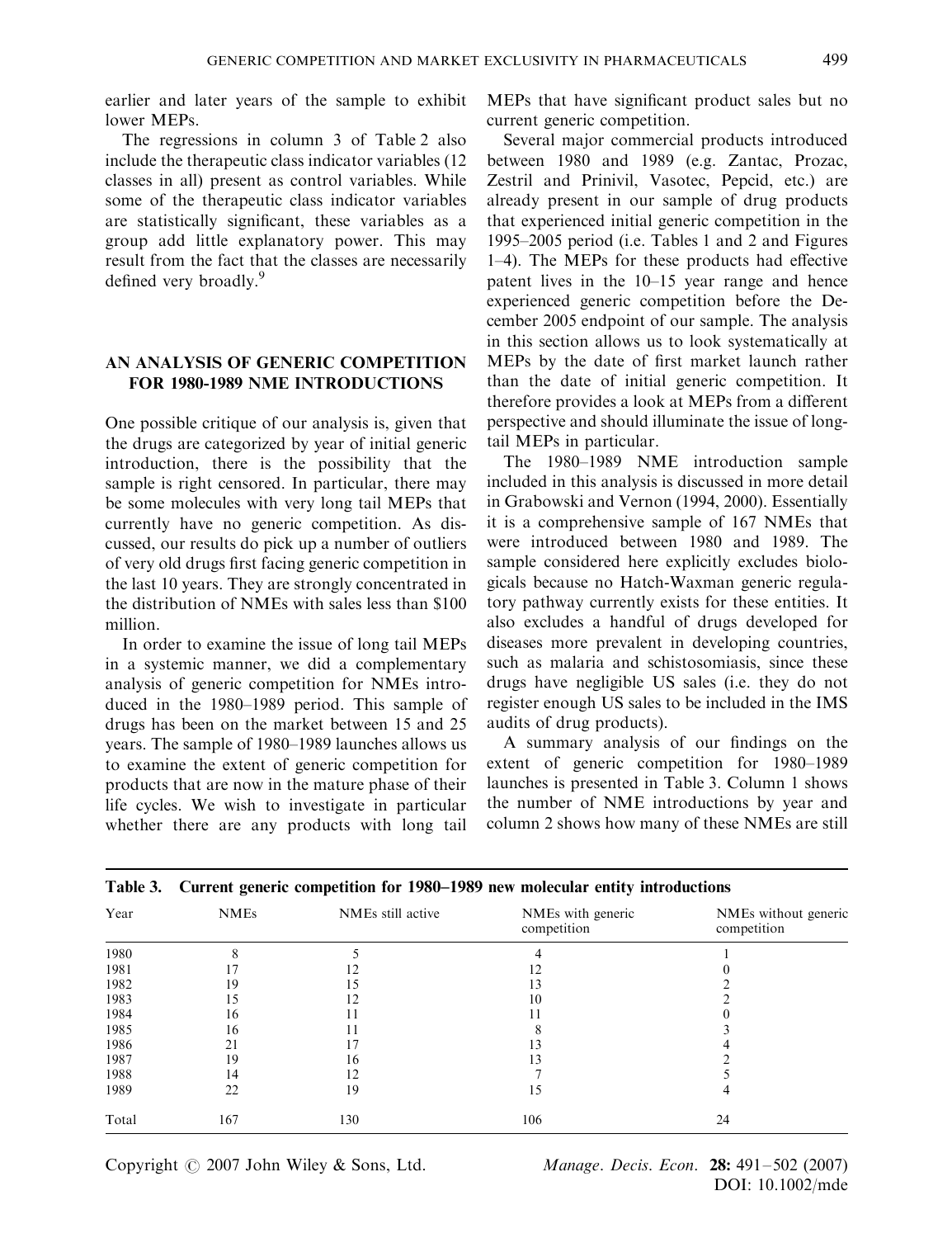active or marketed in the United States in 2005. This analysis indicates that 130 of the 167 NMEs remain active while 37 NMEs introduced in 1980–1989 have been discontinued or withdrawn, generally for economic reasons (i.e. product obsolescence and insufficient market sales). Column 3 of Table 3 shows that the vast majority of active compounds have generic competitors. In particular, it indicates that 106 of the 130 active NMEs have experienced generic competition by late 2005 (82%). Viewed from the perspective of market size in the pre-generic entry period, drug products representing 94% of sales for the 1985– 1989 NME sample are now subject to generic competition. The comparable figure for the 1980– 1984 sample of NMEs is over 99%.<sup>10</sup>

Table 4 provides a listing of the drugs without generic competition. A further analysis of existing intellectual property (IP) protection for these 24 NMEs was conducted using the FDA's Electronic Orange Book database, and for antibiotic drugs, the PTO's database of awarded patents.<sup>11</sup> Nineteen of the 24 had no patent or exclusivity in 2005; only five of these NMEs (Primaxin, Marinol, Azactam, Novantrone and Iopidine) have any patent or drug exclusivity IP protection still applicable in 2005. Furthermore, the IP protection for four of these five compounds involves either a use patent or a process patent. Only Primaxin has a composition of matter patent still in force. Also, Table 3 shows that these drugs without generic competition are heavily concentrated in the last half of the period–over half are in the last 4 years.

The main reason for the lack of generic competition for the 24 compounds listed in Table 4 is primarily economic in nature. In particular, it reflects the small market size exhibited by the vast majority of these products. Table 4 shows the 2004 sales for each of these compounds based on IMS audit data. Only 5 of the 24 compounds have sales in excess of \$50 million, whereas 15 of 24 compounds had sales below \$10 million in 2004. Primaxin, an injectible antibiotic introduced in December 1985, is the largest selling drug without generic competition. It had sales just under \$200 million dollars in 2004. Marinol is the only other product in Table 4 with 2004 sales in excess of \$100 million.

A key conclusion of the analysis in this section, therefore, is that there are no long tail MEPs from the sample of 1980–1989 NME introductions with very large commercial sales.<sup>12</sup> We also find that more than 80% of the new drug introductions of Table 4. 1980–1989 NME introductions that do not have generic competition in 2005

| Product     | Intro date     | 2004<br>(Smil)<br>Sales | Patent or<br>Exclusivity |
|-------------|----------------|-------------------------|--------------------------|
| Cloderm     | June 1980      | 4.3                     | No                       |
| Emcyt       | April 1982     | 6.0                     | No                       |
| Zanosar     | September 1982 | 1.1                     | No                       |
| Lithostat   | August 1983    | 0.2                     | No                       |
| Cefizox     | September 1983 | 3.2                     | No                       |
| Orap        | January 1985   | 4.1                     | No                       |
| Ridaura     | June 1985      | 4.9                     | No                       |
| Primaxin    | December 1985  | 197.1                   | Yes <sup>a</sup>         |
| Syprine     | April 1986     | $0.5^{\circ}$           | No                       |
| Cefotan     | May 1986       | 40.1                    | N <sub>0</sub>           |
| Marinol     | August 1986    | 135.9                   | Yes <sup>b</sup>         |
| Noroxin     | November 1986  | 6.7                     | No                       |
| Doral       | January 1987   | 1.6                     | No                       |
| Azactam     | February 1987  | 56.0                    | Yes <sup>c</sup>         |
| Cyklokapron | June 1987      | 1.4                     | N <sub>0</sub>           |
| Novantrone  | March 1988     | 82.4                    | Yes <sup>d</sup>         |
| Maxair      | May 1988       | 61.2                    | N <sub>o</sub>           |
| Iopidine    | May 1988       | 7.7                     | Yes <sup>e</sup>         |
| Naftin      | May 1988       | 16.7                    | No                       |
| Levatol     | December 1988  | 2.5                     | No                       |
| Nimotop     | March 1989     | 24.7                    | No                       |
| Oxistat     | April 1989     | 13.7                    | No                       |
| Suprax      | June 1989      | 5.6                     | No                       |
| Ethamolin   | June 1989      | 2.3                     | No                       |

a Composition of matter patent on the combination of selective antibiotics with dipeptidase inhibitors; expires November 2009.

bUse patent for anorexia associated with weight loss in AIDS patients; expires February 2011.

 $\rm\degree P$ rocess patent #5, 194, 604 for process and intermediates for beta lactams having aminothiazole acetic acid sidechains; expires June 2010.

<sup>d</sup>Use patent for a method of inducing regression of leukemia cell growth that was in effect in December 2005, but expired April 2006.

<sup>e</sup>Use patent for controlling or preventing post-operative intraocular pressure rises associated with ophthalmic laser surgical procedures; expires May 2010.

the 1980s that are still active now have generic competitors (more than 90% in terms of pregeneric market sales). This is consistent with our prior findings on the increasing breadth of generic entry for even categories of drugs with small market sales at the time of patent expiration.

## SUMMARY AND CONCLUSIONS

Our results provide the first study to our knowledge on actual MEPs for drugs facing generic competition over the past decade. One of the key findings is that generic competition has intensified over the 1995–2005 period. There are a larger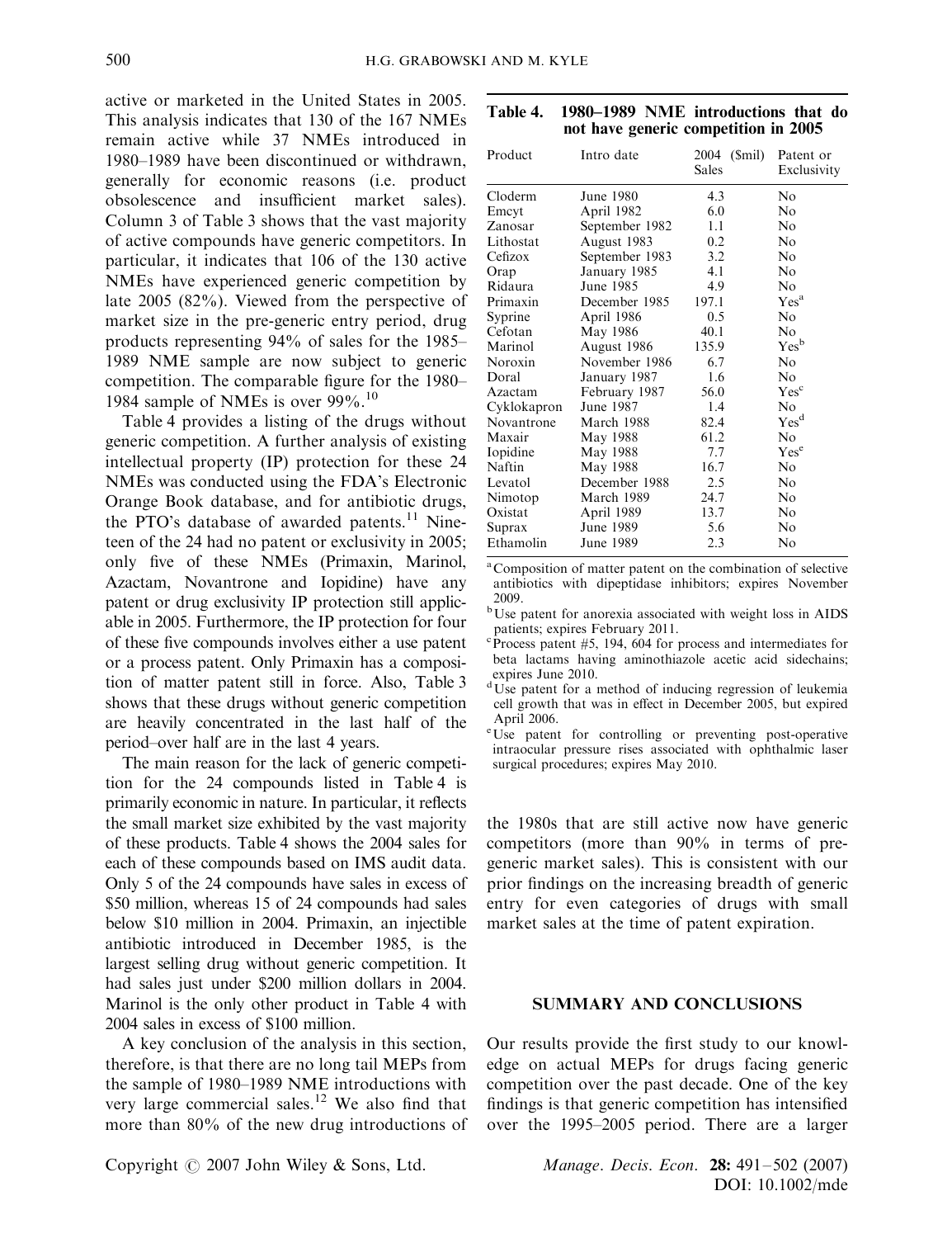number of drugs experiencing initial generic entry and generic competition now encompasses even very modest selling drugs. The results on generic competition were also particularly striking for blockbuster NMEs, a category which was constructed based on sales of over \$1 billion in the year prior to generic entry. In particular, the number of such blockbuster drugs first exposed to generic competition has increased several fold since 2002 while their average MEP declined significantly compared with that for the blockbuster products experiencing initial generic competition in the period before 2002.

Based on a multi-variable regression analysis, we find that the MEPs for small selling drugs are significantly longer than those of larger selling drugs. Second, our results indicate that drug products subject to paragraph IV challenge have MEPs that are approximately 1.5 years shorter on average than products without such challenges (whether the patent challenge was successful or not). This is an important issue for further research, given that recent patent challenges are occurring much earlier in the product life cycle than previously was the case.

We also performed a complementary analysis on generic competition for drugs that were introduced in the 1980–1989 period. In this analysis we wanted to investigate whether there are commercially significant long tail MEPs currently without generic competition and if so whether this was due to IP protection. We found that over 80% of still active NMEs had experienced generic competition by 2005. Furthermore, only five of the 24 compounds without generic competition in 2005 had any patent or exclusivity time still remaining. The primary reason for an absence of generic competition for the relatively few drugs that were still sole sourced was economic. In particular, more than half of these 24 compounds had sales below \$10 million in 2005, and none had sales in excess of \$200 million.

## **NOTES**

- 1. Blockbuster drugs are defined as new molecular entities (NMES) with a billion dollar or more of sales in this 12 month period prior to first generic entry.
- 2. Effective patent life is defined as the time from FDA approval to patent expiration.
- 3. The innovator has 45 days from receipt of notice of paragraph IV certification to initiate legal proceedings in order to trigger the 30-month stay. (The stay can be shortened or lengthened by the court in certain cases.)
- 4. A special category of new formulations is combination hormonal contraceptives (CHCs) which represent different combinations of progesterone and estrogen. These products also have bioequivalent generics that are marketed as 'branded generics.' Given the distinguishing characteristics, CHCs are treated as a special class of new formulations in the regression analysis in Table 2.
- 5. In some instances, new formulations have increased market share compared to the original NME, and achieved a much higher number of prescriptions (e.g. controlled release calcium channel blockers and controlled release oxycodone). In other instances, new formulations have achieved little market penetration compared to the original NME (e.g. controlled release versions of diazepem and fluoxetine).
- 6. These categories were chosen because they have roughly the same number of NMEs in the categories above the base case with the smallest market sales.
- 7. Antibiotics is a class which has shorter mean development times (DiMasi *et al.*, 2004) and correspondingly also tend to exhibit longer effective patent lifetimes. The two antibiotic products in our sample of blockbuster NMEs were Augmentin and Cipro. These two products had the highest MEP values for this category of blockbuster NMEs with values of 17.9 and 15.6 years, respectively.
- 8. We also used \$500 million in US sales (measured in the year prior to generic entry) as the threshold for blockbuster status. The results were qualitatively similar. In particular, there were 14 such NMEs in 2002–2005, compared to eight NMEs in 1995–2001. The average MEP was 12.2 years in the 2002–2005 period (11.4 years excluding the two antibiotics, Cipro and Augmentin) compared to the 13.5 years before the 1998–2001 period.
- 9. Specification (3) has the most parameters to be estimated and the corresponding highest  $\mathbb{R}^2$  (the percent of overall explained variance). At the same time, it has the lowest  $\boldsymbol{F}$  coefficient. The  $\boldsymbol{F}$  value tests the joint statistical significance of all the coefficient estimates included in the equation, appropriately adjusted for degrees of freedom (Johnson *et al.*, 1987).
- 10. The benchmark for this calculation is the level of sales achieved by the NMEs in their eighth year of market life. This is a useful benchmark point of time because it is prior to generic entry but represents a point in the product life cycle where sales are typically converging to their market peaks (Grabowski and Vernon, 1994; 2000).
- 11. Since antibiotics were, until 1997, approved under different provisions of law than other drugs, they were not subject to the patent listing and certification